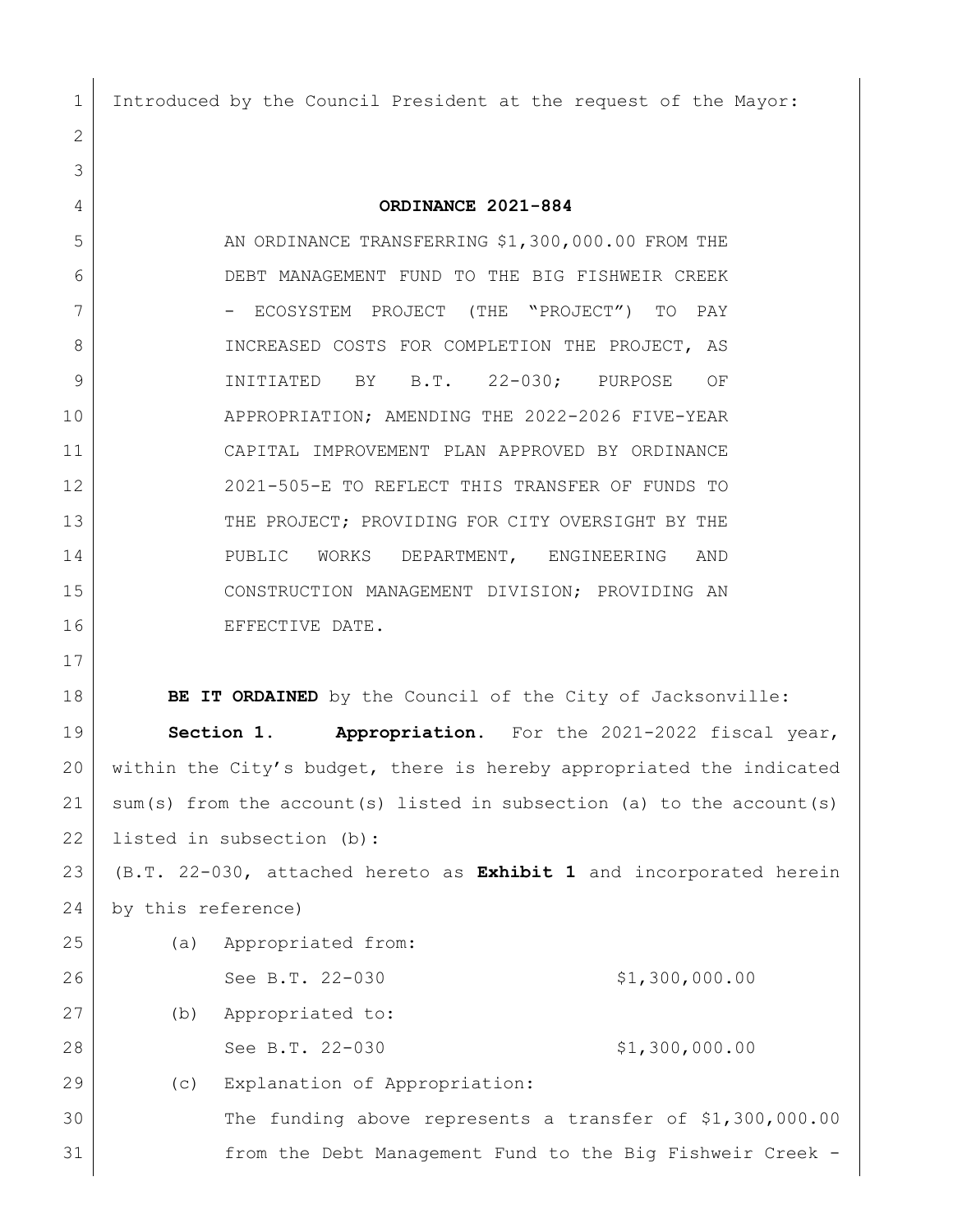1 Ecosystem project (the "Project") to cover increased costs 2 for completion of the Project.

 **Section 2. Purpose.** The purpose of the appropriation in Section 1 is to transfer funds to the Project to cover increased costs for its completion. The Project scope includes removal of sediments, creation of brackish marsh land, planting of vegetation, and wetland reconnection via "cut through berm" construction.

 **Section 3. Capital Improvement Plan Amendment.** Ordinance 2021-505-E, adopting the 2022-2026 Five-Year Capital Improvement Plan (the "CIP") for the City and certain of its independent agencies, is hereby amended to reflect a transfer of additional funding to the Project as more fully described in the Project Information Sheet attached hereto as **Exhibit 2** and incorporated herein by this reference. The City Council finds that the deferral of this amendment of the CIP until the next annual budget and CIP review will be detrimental to the best interests of the community because such deferral will unnecessarily delay completion of the Project.

 Pursuant to Section 122.605(c), *Ordinance Code*, enactment of this Ordinance requires the affirmative vote of two-thirds of the City Council members present at the meeting because of the CIP amendment set forth in this section. This Ordinance shall constitute an amendment to Ordinance 2021-505-E. In all other respects, the Five-Year Capital Improvement Plan approved by Ordinance 2021-505-E 24 shall remain unchanged and continue in full force and effect.

 **Section 4. Oversight.** The Public Works Department, Engineering and Construction Management Division shall oversee the Project described herein.

 **Section 5. Effective Date.** This Ordinance shall become effective upon signature by the Mayor or upon becoming effective 30 without the Mayor's signature.

 $-2 -$